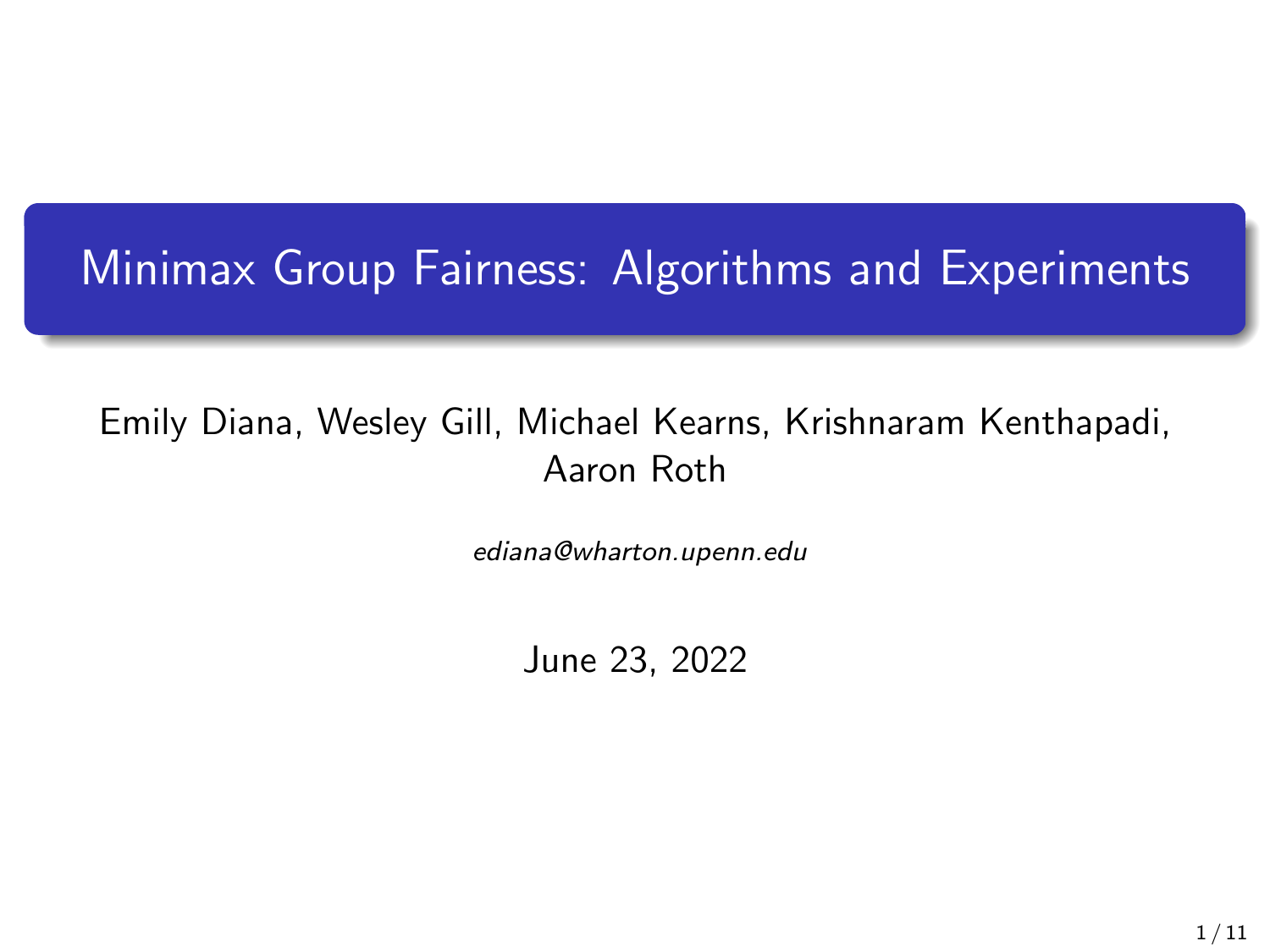- Machine learning researchers and practitioners have often focused on achieving group fairness with respect to protected attributes (race, gender, ethnicity, etc.)
- Equality of error rates is one of most intuitive and well-studied group fairness notions
- But in practice, equalizing error rates and similar notions may require artificially inflating error on easier-to-predict groups and may be undesirable for a variety of reasons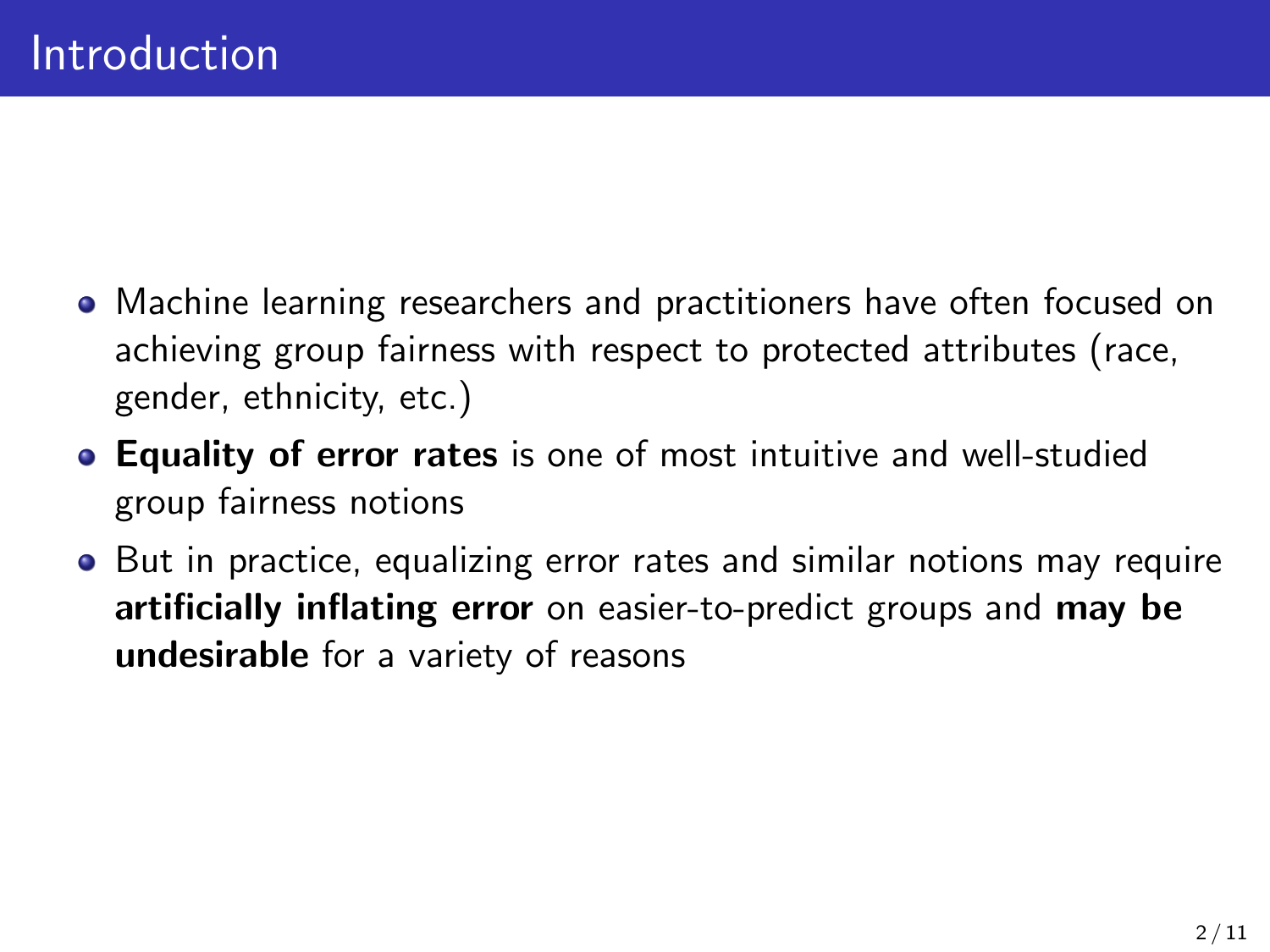- There are many social applications of machine learning in which most/all of the targeted population is disadvantaged
- Might be interested in ensuring predictions are roughly equally accurate across racial groups, income levels, geographic location, etc
	- But, if this can only be achieved by raising lower group error rates, then we have worsened overall social welfare
- Therefore, might be preferable to consider the alternative fairness criterion of **minimax group error**, recently proposed by [\[Martinez, 2020\]](#page-10-0)
	- Seek not to equalize error rates, but to minimize largest group error rate, making sure that the worst-off group is as well-off as possible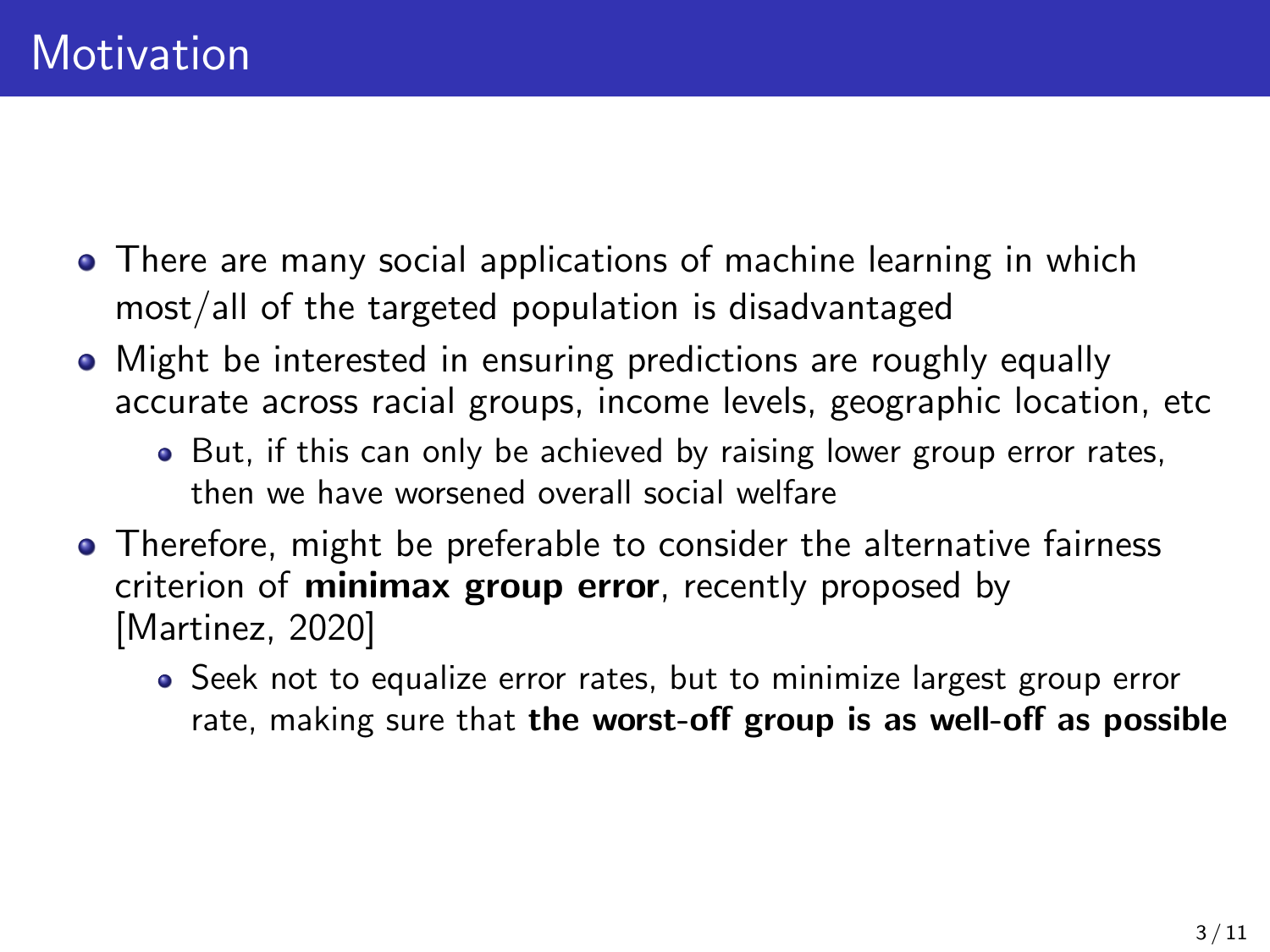**1** Propose two algorithms, both two player zero-sum games:

- **O** MINIMAXFAIR: Finds a minimax group fair model from a given statistical class
- **2** MINIMAXFAIRRELAXED: Finds a model that minimizes overall error subject to the constraint that all group errors must be below a predetermined threshold
	- Navigates tradeoffs between a relaxed notion of minimax fairness and overall accuracy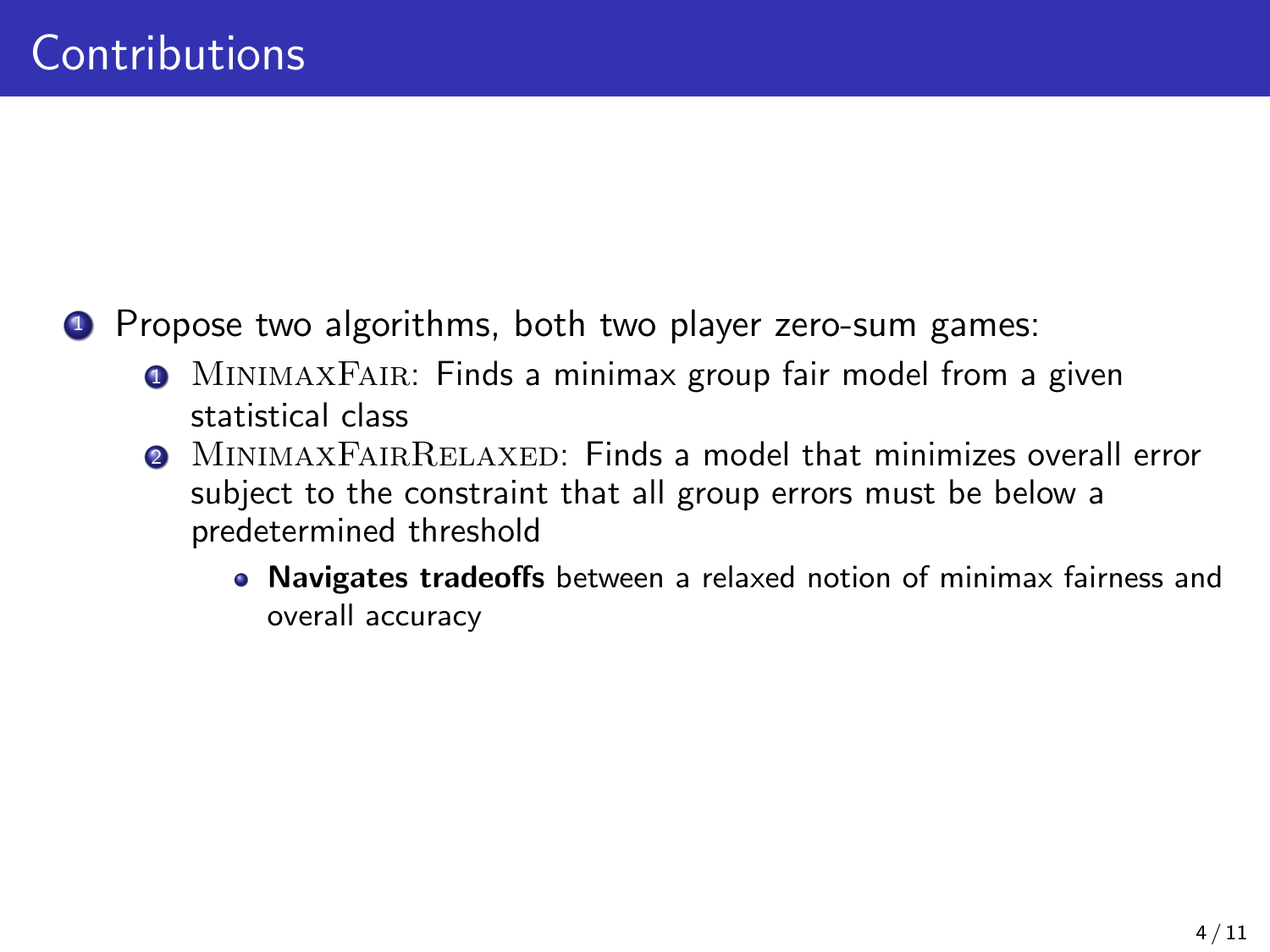- **3** Prove that both algorithms converge and are oracle efficient. We also study their generalization properties.
- **4** Show how our framework can be extended to handle different types of error rates, such as false positive (FP) and false negative (FN) rates, as well as overlapping groups
- <sup>5</sup> Provide a thorough experimental analysis of our two algorithms under different prediction regimes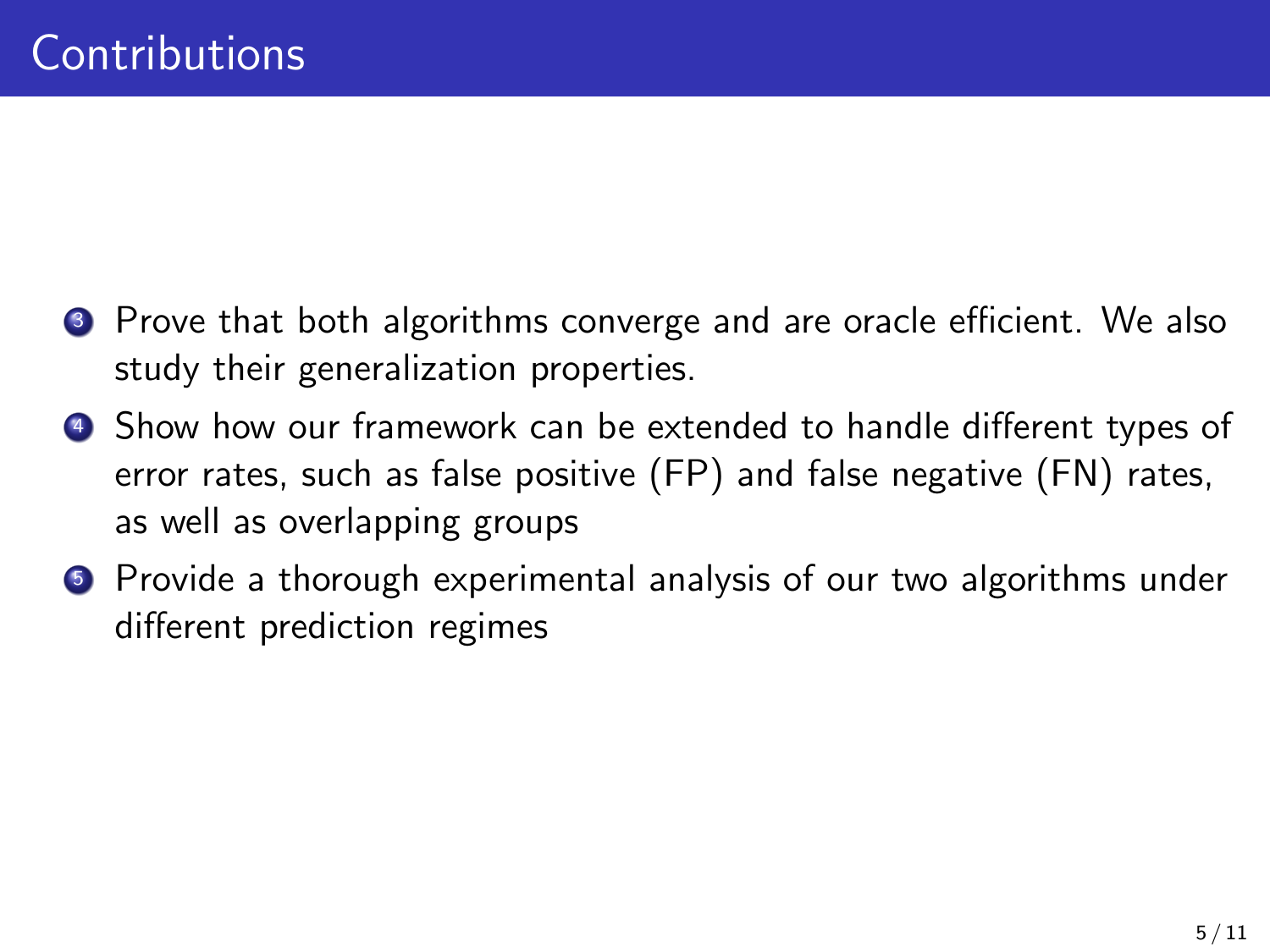## MINIMAXFAIR vs. Equal Errors for Regression



Figure: Comparison of Minimax and Equal Error Solutions on Seoul Bike Dataset

Public bikes rented at each hour in Seoul Bike sharing system Label: Rented bikes (normalized), Group: Season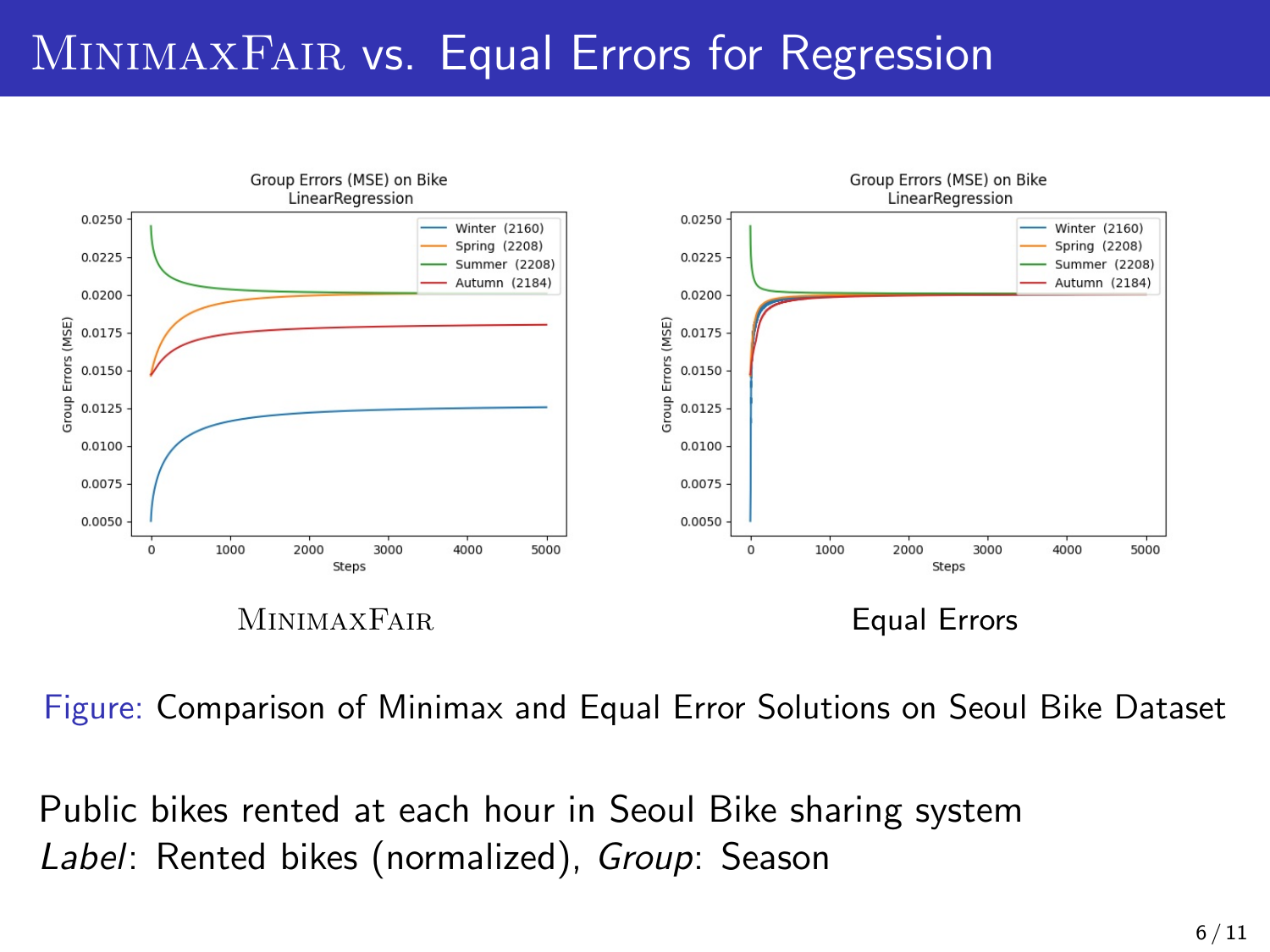# MINIMAXFAIR vs. Equal Errors for Classification



Figure: Comparison of Minimax and Equal Errors on Marketing Dataset

Direct marketing campaigns (phone calls) of a Portuguese bank Label: client subscribes term deposit, Group: Job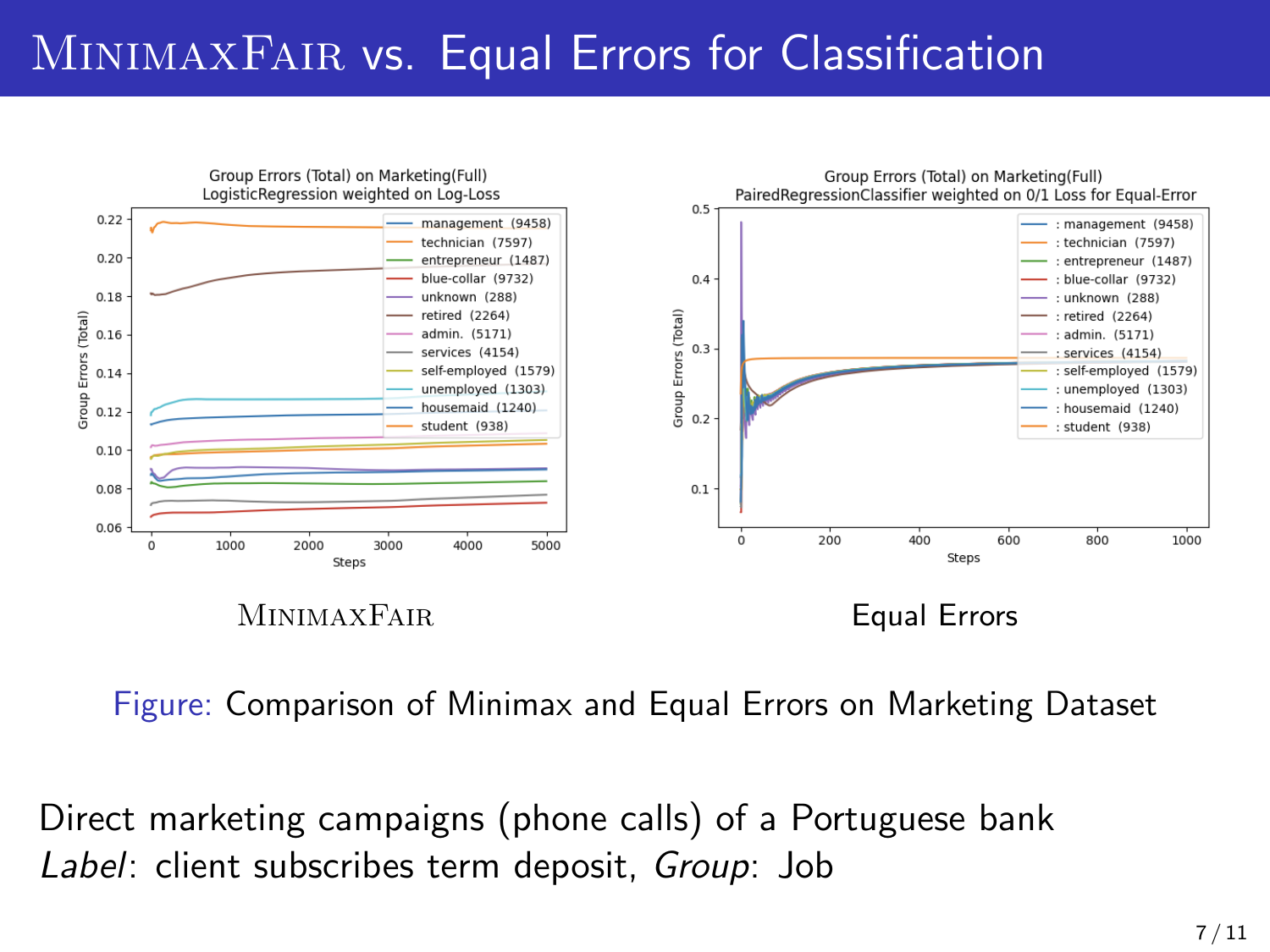# Fairness Accuracy Tradeoff with MINIMAXFAIRRELAXED



Linear Regression on Communities Dataset Classification (FP) on COMPAS Dataset

Figure: Fairness Accuracy Tradeoff Curves

Communities and Crime: US Communities, 1990 - 1995 Label: Violent crimes per population, Group: Race COMPAS: Arrest data from Broward County, Florida Label: Two year recidivism, Groups: Race, sex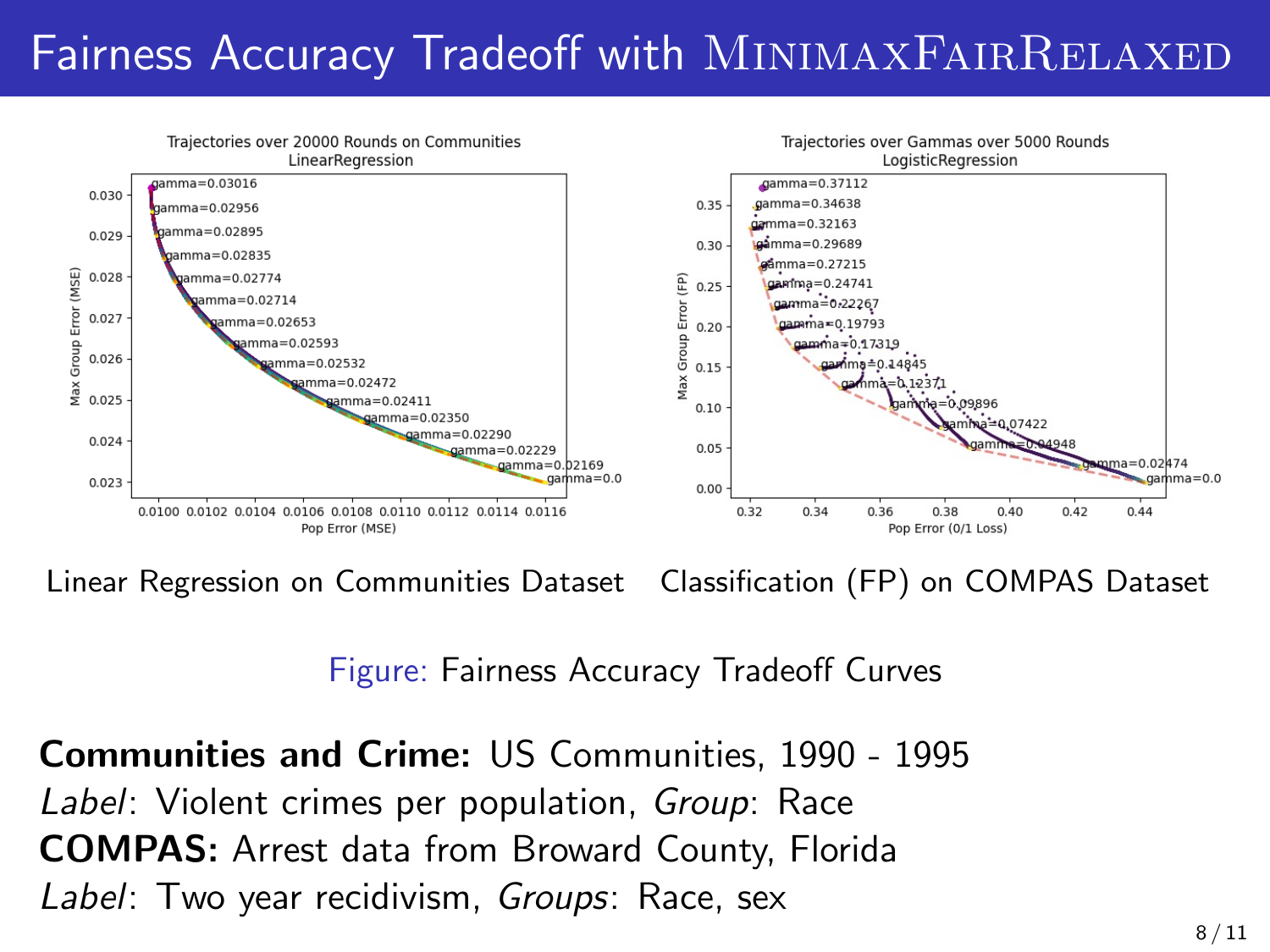• With probability  $1 - \delta$ , generalization gap per group bounded by

$$
O\left(\sqrt{\frac{\log \frac{1}{\delta} + d \log n_i}{n_i}}\right)
$$

where  $d$  is VC dimension of class  $H$ , and  $n_i$  is sample size of group  $i$ • Generalization gap for *minimax group* is bounded by

$$
O\left(\max_i \sqrt{\frac{\log \frac{K}{\delta} + d \log n_i}{n_i}}\right)
$$

i.e. dominated by sample size of the *smallest* group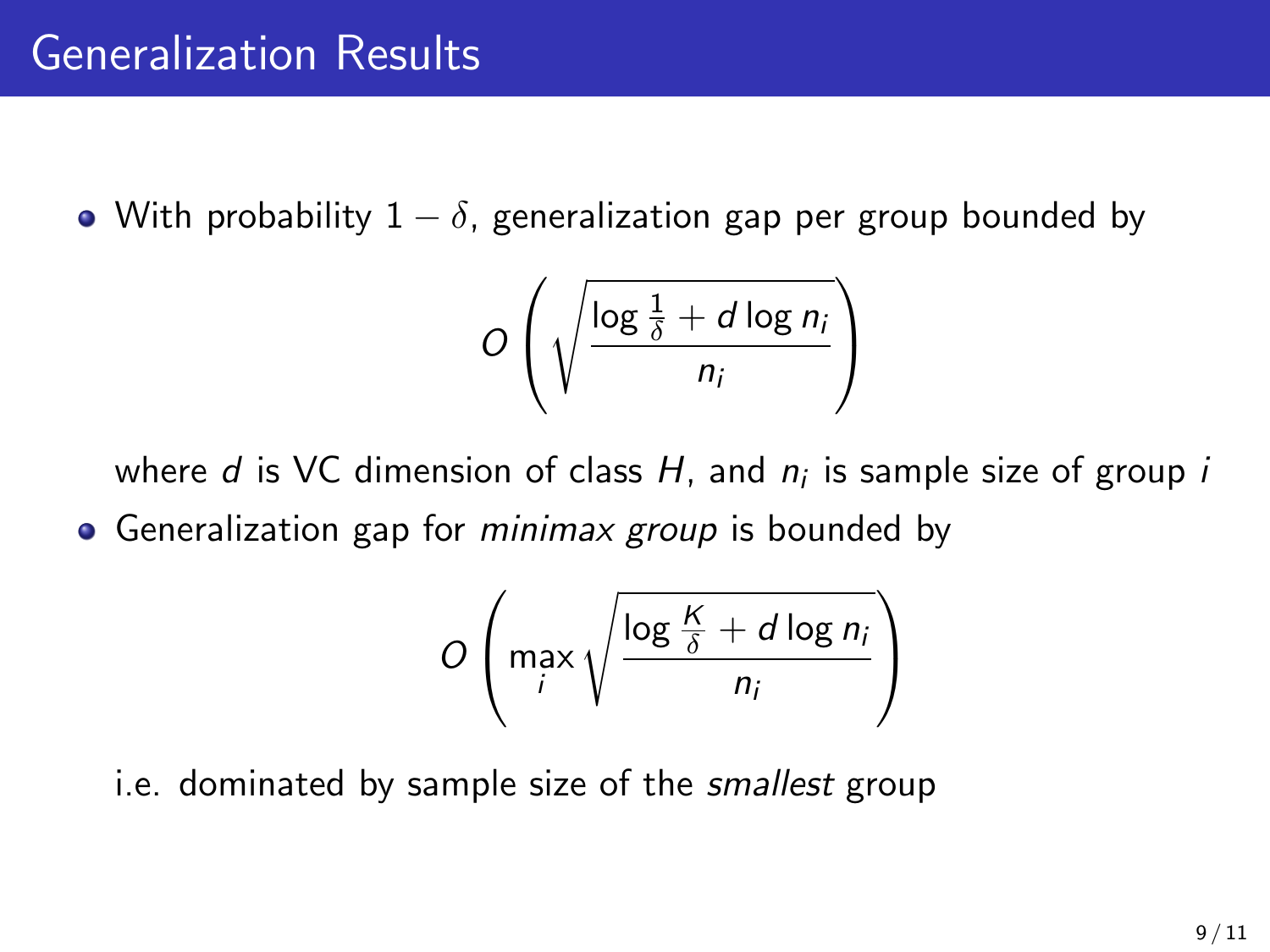# Generalization Experiments



Figure: Train vs. Test Performance of MINIMAXFAIR

Network connection data used to distinguish between 'bad' connections, called intrusions or attacks, and 'good' normal connections. Label: Connection Legitimacy, Group: Protocol Type